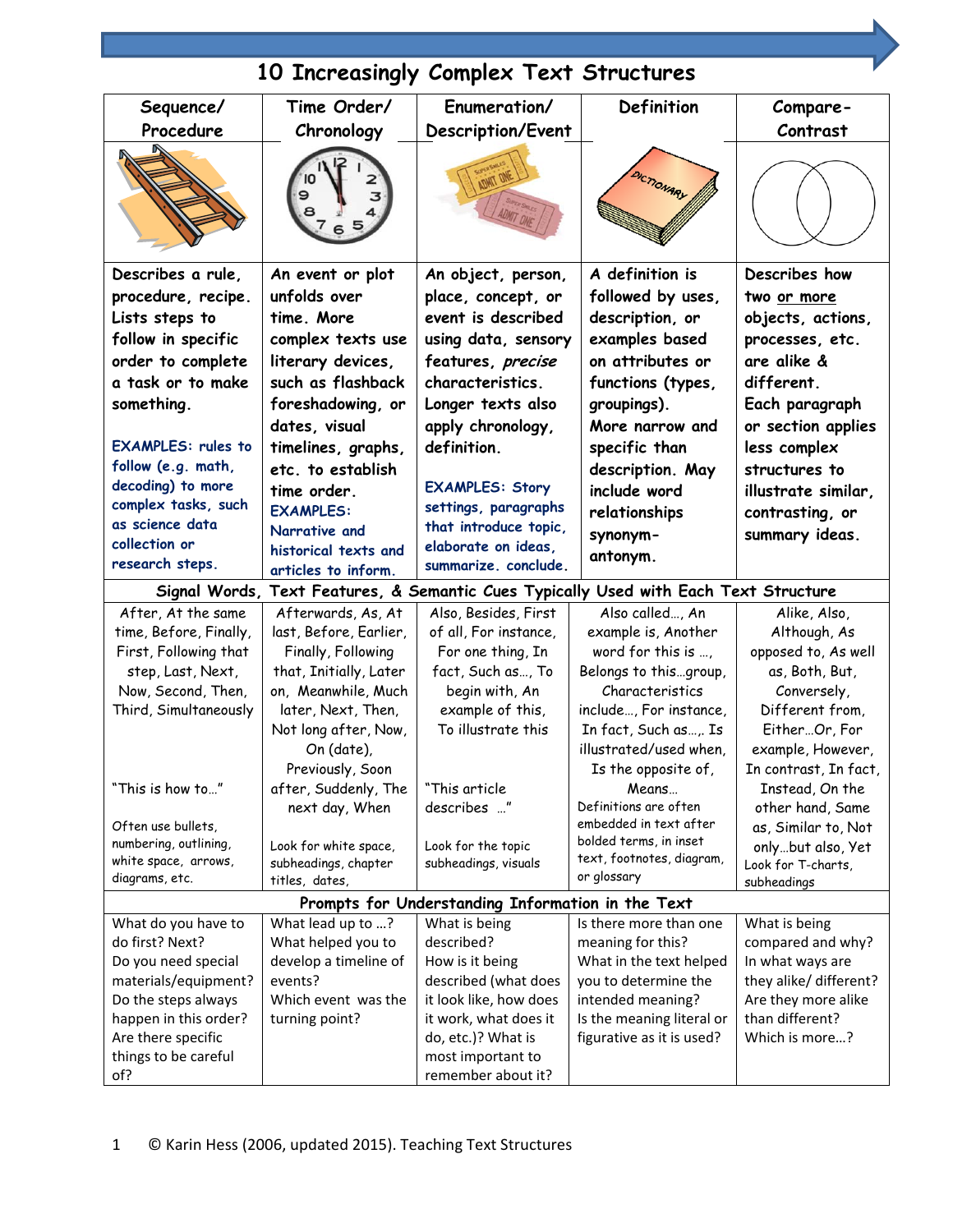#### **10 Increasingly Complex Text Structures Cause – Effect Problem - Solution Proposition - Support Judgement/ Critique Deductive/ Inductive More complex than sequence or chronology. Cause is why something happens. Effect is what happens – the consequence. Sometimes multiple effects or causes are possible. Narrative texts introduce problem or conflict facing the characters. Informational texts/articles explain why there is a problem, then offers one or more possible solutions. Informational texts (e.g., speech, editorial) similar to problem-solution, although these include a thesis or claim to frame the side supported. An argument and counter argument are developed/ elaborated on using hard facts/evidence. Uses a set of agreed-upon criteria to evaluate data, sources, or issues that have been presented (e.g., Is this food healthy? How do you rank these? Who is a great leader? Is there bias?) Deductive: presents a generalization and follows it with examples. Inductive: gives examples and illustrations and asks the reader to draw conclusions or generalizations from them. Signal Words, Text Features, & Semantic Cues Typically Used with Each Text Structure** According to, As a result, Because, Consequently, Effects of, For this reason, Furthermore, May be due to, Possible reason why, Since, So, Therefore, This led to, Thus Often include data, graphs, timelines, flowcharts According to, Consequently, May be due to, Raises the question…, The dilemma /puzzle is…, To solve this… One possible answer is…, One reason for the problem is…, Since, So, Therefore, Thus Often begins with a scenario, shocking facts, a question, or quote Although, As opposed to, As well as, Both… but, Consequently, Conversely, Either…Or, For example, However, If…then, In contrast, In fact, Instead, On the other hand, Similar to, Not only…but also, While, Unless, The facts show, To begin with, If…then, Yet Although, As opposed to, As well as, Both… but, Conversely, Either…Or, For example, However, If…then, In contrast, In fact, Instead, On the, other hand, Similar to, Not only…but also, While, The facts show, Thus, Therefore, Unless, Yet Alike, Also, Although, Another example Conversely, Different from, For example, For instance, In contrast, In fact, Instead, Most members …, Similar Look for labeled diagrams, captions, flowcharts, subheadings **Prompts for Understanding Information in the Text** What event happened first? What were the possible causes or results of…? Can you find another source that supports this? What is the problem? Why is this a problem? What is being done/ can be done to solve the problem? What will happen if it is not solved? What is the author claiming? Are the facts accurate? Are sources valid? Can you find other sources that support either side? What criteria are used? Are the criteria appropriate to content? Would most agree on these criteria to make this judgment? What do these have in common? Can you provide other examples? Can you show this visually (chart it)? **"Top-level" structures require more text and a deeper/more holistic understanding of ideas presented.**

## 2 © Karin Hess (2006, updated 2015). Teaching Text Structures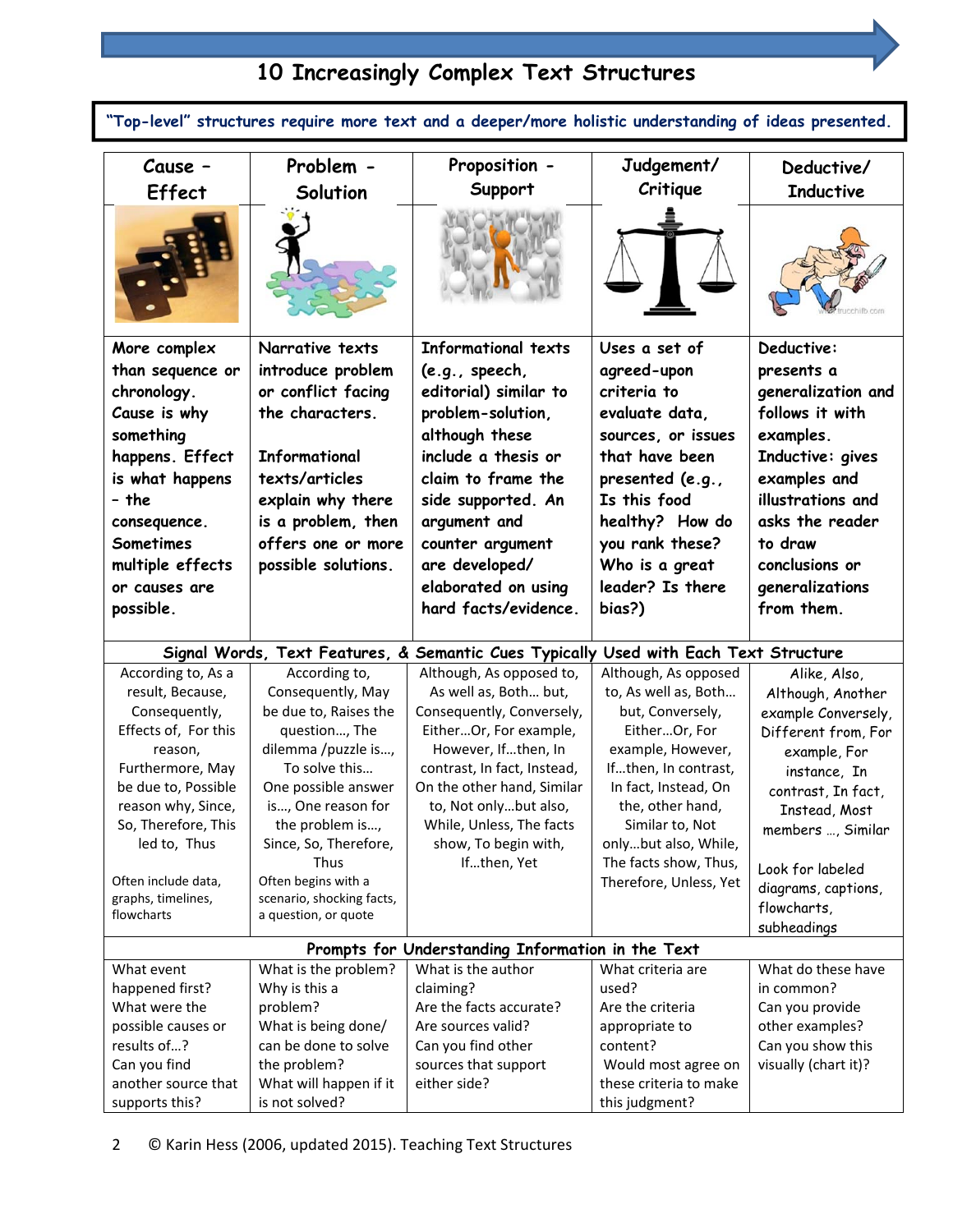# **10 Increasingly Complex Text Structures**

#### **Strategic Scaffolding – Providing Frames to Build Schema for each Text Structure**

A simple way to introduce each text structure is to have students use signal words and a template or frame (see example below) to create different text structures or to summarize a text passage. Over time, students will be able to create their own text structure examples and revise first drafts, expanding their use of signal words and semantic cues.

| <b>Signal Words for Compare-Contrast Text Structure</b> |                |                   |     |  |  |
|---------------------------------------------------------|----------------|-------------------|-----|--|--|
| although                                                | conversely     | Instead of        | Yet |  |  |
| as opposed to                                           | different from | not onlybut also  |     |  |  |
| as well as                                              | for example    | on the other hand |     |  |  |
| alike                                                   | however        | same as           |     |  |  |
| but                                                     | ifthen         | similar to        |     |  |  |
| both                                                    | in contrast    | whereas           |     |  |  |
| but                                                     | in fact        | while             |     |  |  |

#### **Writing Practice with Compare‐Contrast**

#### **Sample frame for writing using compare‐contrast structure:**

| Although there are alike, they are also different in some ways. For example, ________________________________ |  |  |
|---------------------------------------------------------------------------------------------------------------|--|--|
|                                                                                                               |  |  |
|                                                                                                               |  |  |
| My conclusion is that they are more (different or similar) because _________________________________.         |  |  |
| 3 © Karin Hess (2006, updated 2015). Teaching Text Structures                                                 |  |  |